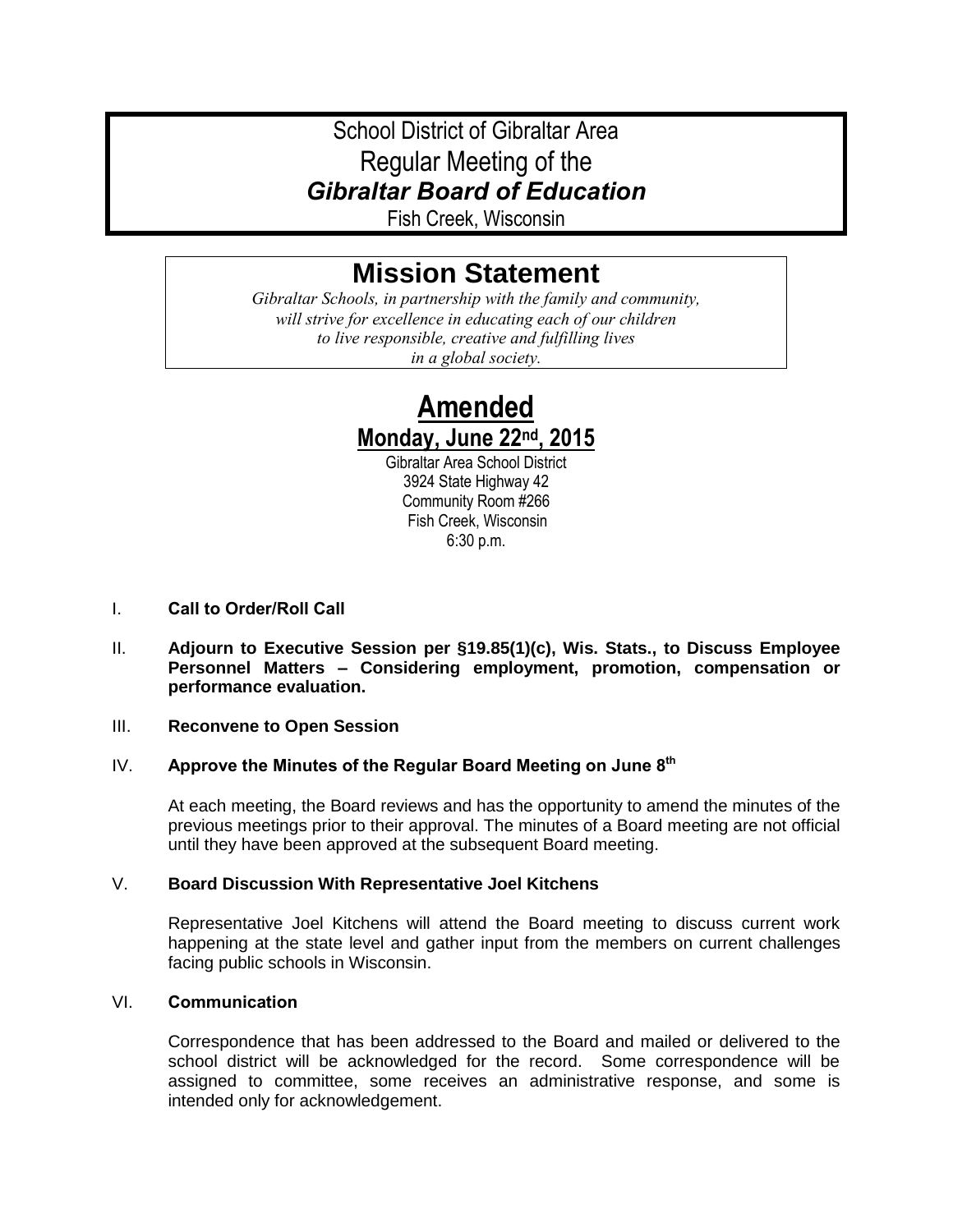## VII. **Open Discussion**

Audience members will have the opportunity to address the Board at this time of meeting on any topic that is not an agenda item or is not a personnel issue. In addition, audience members will be provided time to comment on any agenda item when the Board discusses the item. The District shall audio record School Board meetings and will post the recording on the District's website in a timely manner after the meeting. The audio recordings shall be maintained in accordance with provisions of the Public Records Law and shall be accessible to the public in accordance with state law requirements and District procedures. In the event any individual makes statements during the meeting which serve to violate the District policies related to discrimination, harassment, bullying or violate state or federal law or otherwise are subject of closed session items, such portions of the original audio tape will not be posted to the District website but can be requested through the Public Records Law process. The District reserves the right to remove vulgar language, personal attacks of any kind, or offensive comments that target or disparage any ethnic, racial, or religious group.

## VIII. **Hear Administrative Reports on Current School Events**

The Superintendent, Principal, Director of Learning, Dean of Students and Business Manager will use this opportunity to provide the Board with current school and district information.

## IX. **Approve Payment of Bills**

The school district's financial bills are submitted for Board consideration at each regularly scheduled meeting. Each bill and its expense are listed. Board approval authorizes the Business Manager to pay the bills.

## X. **Approve Resignations From Employment.**

Employee resignations are accepted by the Board as the Board is the employer of all district employees. Board acceptance puts the various processes for employee separation in motion.

## XI. **Approve Hiring of Junior Varsity Girls Basketball Coach**

The athletic director will recommend the employment of a junior varsity girls basketball coach.

#### XII. **Approve Posting Position for Middle School Football Coach**

A recent resignation requires the district to seek a new football coach at the middle school level.

#### XIII. **Approve Posting Position for Assistant Volleyball Coach**

A recent resignation requires the district to seek a new assistant volleyball coach.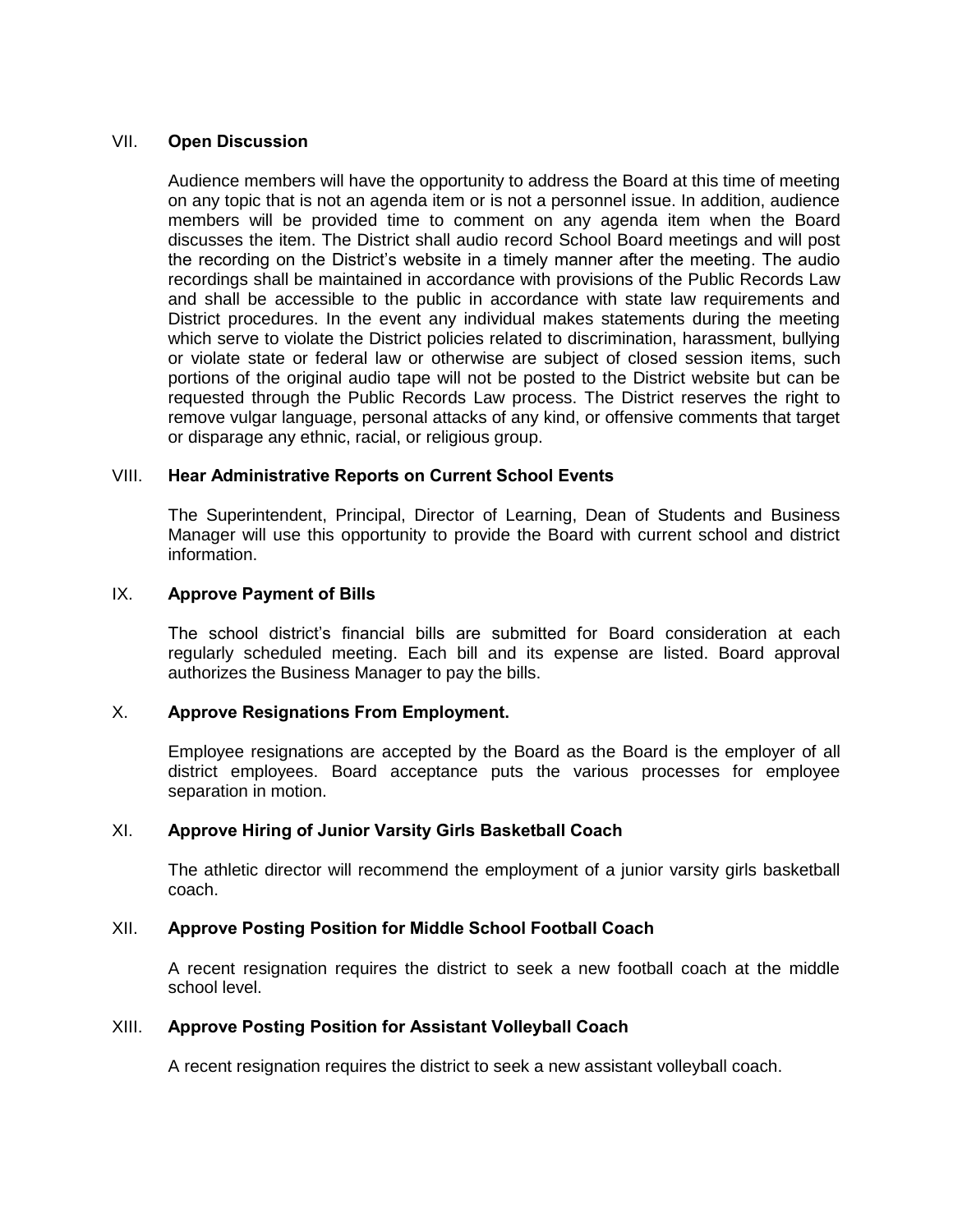## XIV. **Approve Posting Position for Assistant Softball Coach**

A resent resignation requires the district to seek a new assistant softball coach.

#### XV. **Approve Posting Position for District Administrative Assistant**

The district is seeking a new administrative assistant and Board secretary.

## XVI. **Approve Amendments to Policy 6.01 – Employee Handbook**

This will be the second reading of the amended employee handbook. The Board discussed the proposed amendments to the employee handbook at the June  $8<sup>th</sup>$ meeting. The employee handbook is approved as policy and Board policy requires two readings.

#### XVII. **Approve Teacher Requests to Obtain Additional Certification**

The Board received requests from employees for approval of additional certifications. Compensation for additional certifications is authorized in the employee handbook and must be pre-approved by the Board.

#### XVIII. **Approve 2015-2016 Preliminary Budget**

Arba LeClair will present a 2015-2016 preliminary budget for Board consideration. A final budget is not approved until after the annual third Friday pupil count establishes the number of enrolled students for 2015-2016 and the enrollment figure can determine the 2015-2016 revenue limit. The approval of the preliminary budget authorizes the Business Office to begin purchasing materials needed to begin the school year.

#### XIX. **Approve Funding for Elementary Book Room**

The administration will bring forth a recommendation to approve funding for an elementary book room. The book room was originally presented to a committee of the Board as an innovation grant proposal.

## XX. **Approve Funding for District Weight Room Improvements**

The administration will bring forth a recommendation to approve funding for weight room improvements. The weight room remodel was originally presented to a committee of the Board as an innovation grant proposal.

## XXI. **Approve Funding for Secondary Classroom Furniture and Equipment**

The administration will bring forth a recommendation to approve funding for classroom furniture, equipment and supplies for secondary classrooms. The proposal includes improvements to secondary classrooms surrounding the IMC. Further discussions and planning for more extensive improvements will take place through the Campus Maintenance and Improvement Committee next year.